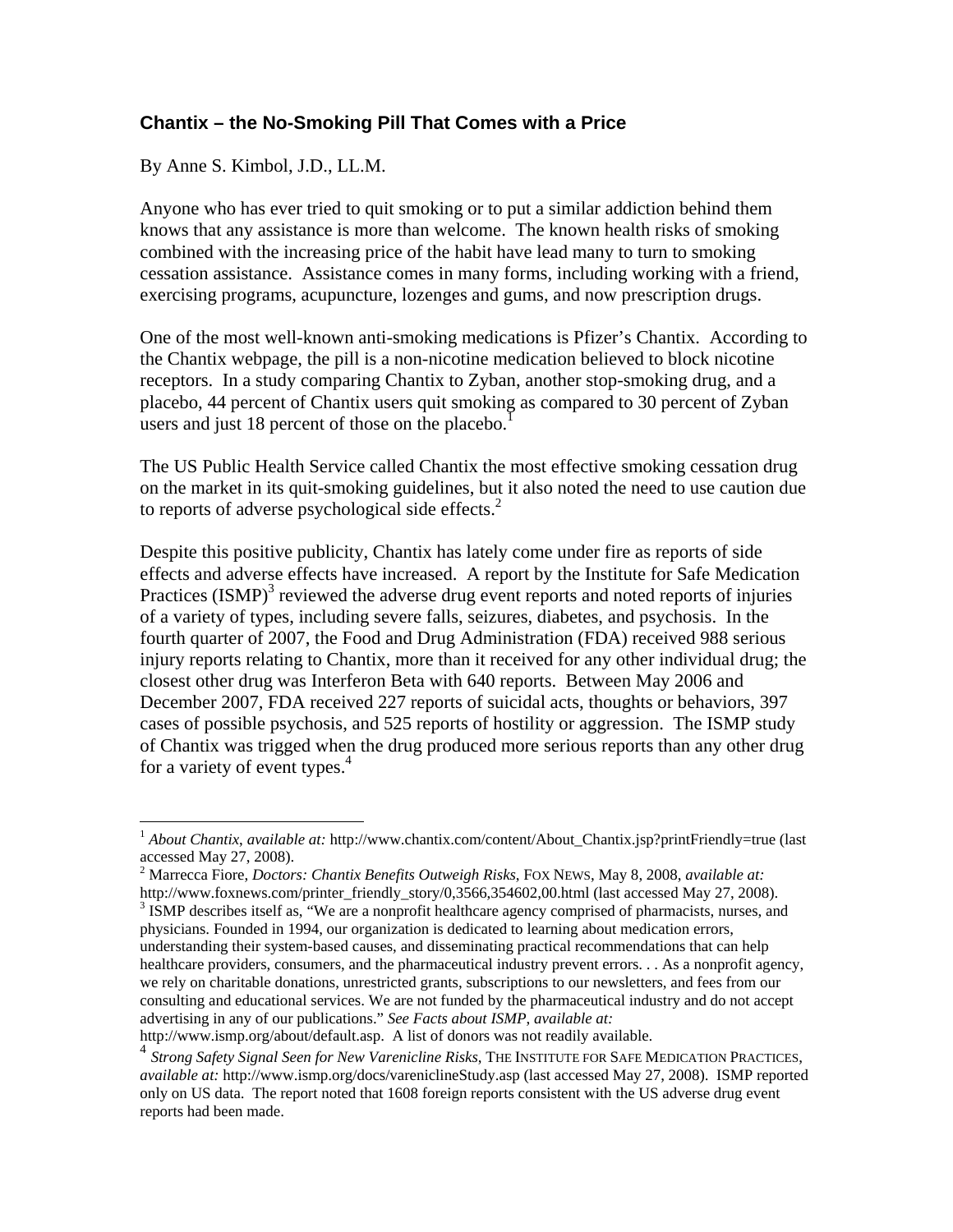In its review of the clinical studies performed by Pfizer on Chantix, ISMP noted that patients with recent histories of psychiatric treatment and those with a history of drug or alcohol abuse were among those precluded as study subjects, potentially limiting the safety information gleaned from the clinical trials. $\frac{1}{2}$ 

Adverse events reported for Chantix included: accidents and injuries; rapid skin and tissue swelling; irregular heartbeat; convulsions; strokes; involuntary movements, tremors, and muscle restlessness; high blood sugar and diabetes; hostility/aggression; psychosis and psychotic disorders; suicide/self-injury; severe skin adverse reactions; and vision disturbance. Seventy-eight deaths in the United States were reported with Chantix as the principal suspect drug, with 28 reports of suicide and numerous reports relating to cardiac causes of death.<sup>6</sup>

ISMP noted that the reports do not prove causality and that many of the patients involved were on one than one drug, but the large numbers indicate some safety concerns. ISMP recommended limiting or banning use of Chantix for persons operating heavy machinery and recommended caution in others using Chantix. Further FDA warnings about the drug were also recommended.<sup>7</sup>

After reviewing the ISMP report, the Federal Aviation Administration banned the use of Chantix by pilots and air traffic controllers. Financial forecasts for the drug were also revised as reports of adverse events became more public.<sup>8</sup> The Federal Motor Carrier Safety Administration warned medical examiners not to qualify anyone using Chantix for commercial motor vehicle licenses.<sup>9</sup>

Proving that bad publicity for one drug is merely an opening for another competitor, GlaxoSmithKline responded to the Chantix controversy by offering its Commit nicotine lozenges free of change for all licensed pilots and air traffic controllers.<sup>10</sup>

Following news of the ISMP report came stories of traffic accidents linked to Chantix. In one, a passenger in the car stated that the driver's eyes rolled back in his head and he seemed frozen when he suddenly swerved left while driving. Several dozen reports of highway accidents linked to Chantix were mentioned in the media. In response, the

 $\overline{a}$ <sup>5</sup> *Id.* 

 $6$   $Id.$ 

<sup>7</sup> *Id.* 

<sup>8</sup> Shannon Pettypiece, *Pfizer's Chantix Tied to 3,000 Side Effects Reports (Update 3)*, BLOOMBERG, May 21, 2008, *available at:*

http://www.bloomberg.com/apps/news?pid=20670001&refer+home&sid+aY7AqdjMpHas (last accessed May 27, 2008); Jacob Goldstein, *FAA Bans Chantix for Pilots, Air Traffic Controllers*, HEALTH BLOG, WALL STREET JOURNAL, May 21, 2008, *available at:* http://blogs/wsj/com/health/2008/05/21/faa-banschantix-for-pilots-air-traffic-controllers/trackback/ (last accessed May 27, 2008). 9 *Trucking regulators warn against Chantix*, UNITED PRESS INTERNATIONAL, May 23, 2008, *available at:*

http://www.upi.com/NewsTrack/Science/2008/05/23/trucking\_regulators\_warn\_against\_chantix/5134 (last accessed May 27, 2008).

<sup>&</sup>lt;sup>10</sup> Jacob Goldstein, *Glaxo Leaps Into Chantix Smackdown*, Health Blog, WALL STREET JOURNAL, MAY 23, 2008, *available at:* http://blogs.wsj.com/health/2008/05/23/glaxo-leaps-into-chantix-smackdown/trackback (last accessed May 27, 2008).